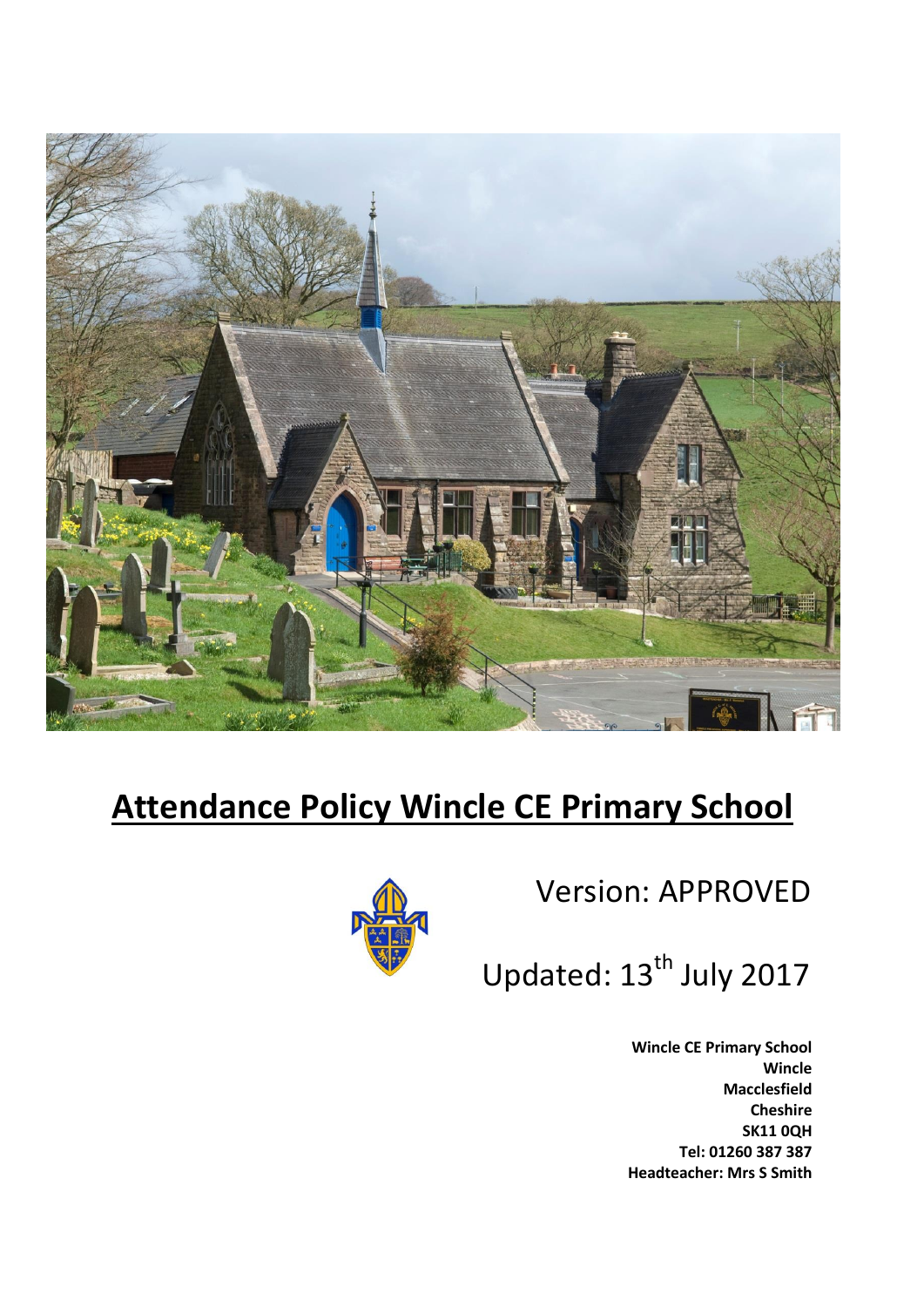# **Wincle CE (A) Primary School**

# **Pupil Attendance Policy**

#### **Purpose**

We recognise the need to have a common, manageable policy on attendance procedures that all of the staff implement. **Regular school attendance is a pre-requisite to progression and continuity in learning.** 

We remind parents frequently of the importance of attendance both from a statutory perspective and also of the effects of school absence on children's continuity of learning. We publish this information in the school prospectus, newsletters, on the school website and where appropriate in individual communications with parents.

# **Why is attendance at school and punctuality important?**

*'Because Every Second Counts:*

*5 minutes late each day means three whole days lost each year 17 days missed from school each year equates to a whole GCSE grade Attendance affects learning, future earning, wellbeing and a sense of belonging The way that schools function today means that even if a child misses one or two days s/he may miss out on key learning and find it difficult to 'pick up' from where the other children are due to missing the teaching input and the build-up. Certainly if a child is absent for a week s/he will miss a unit of English and Maths and may miss a whole unit (topic) in other subjects such as history which s/he will not be taught again.'*

# **Practice**

# **Registers**

The class register will be taken at the beginning of each school session (morning and afternoon) using the following procedures:

# **Morning session**

- Children arriving between 9.05 and 9.10am will be marked as present ( $/$  or  $\backslash$ )
- From 9.10 to 9.30am children will be marked as 'late (before registers close)' (L)
- After 9.30am children will be marked as 'late (after registers close)' (U). This is classed as an unauthorised absence
- If notification and reasons for absence are not given to school children will be marked as an 'unauthorised absence' (O).

# **Afternoon Session**

- KS2 registration no later than 1.20pm
- EYFS/KS1 registration no later than 1.05pm

In all cases staff to complete the absence with the correct coding (see appendix).

If a parent requests permission for a child to leave or return to school during the day s/he must sign the child in or out in the signing in and out book which we keep in the entrance hall.

# **Fire or Fire Practice**

The school office staff collect the class and staff lists and signing in and out books.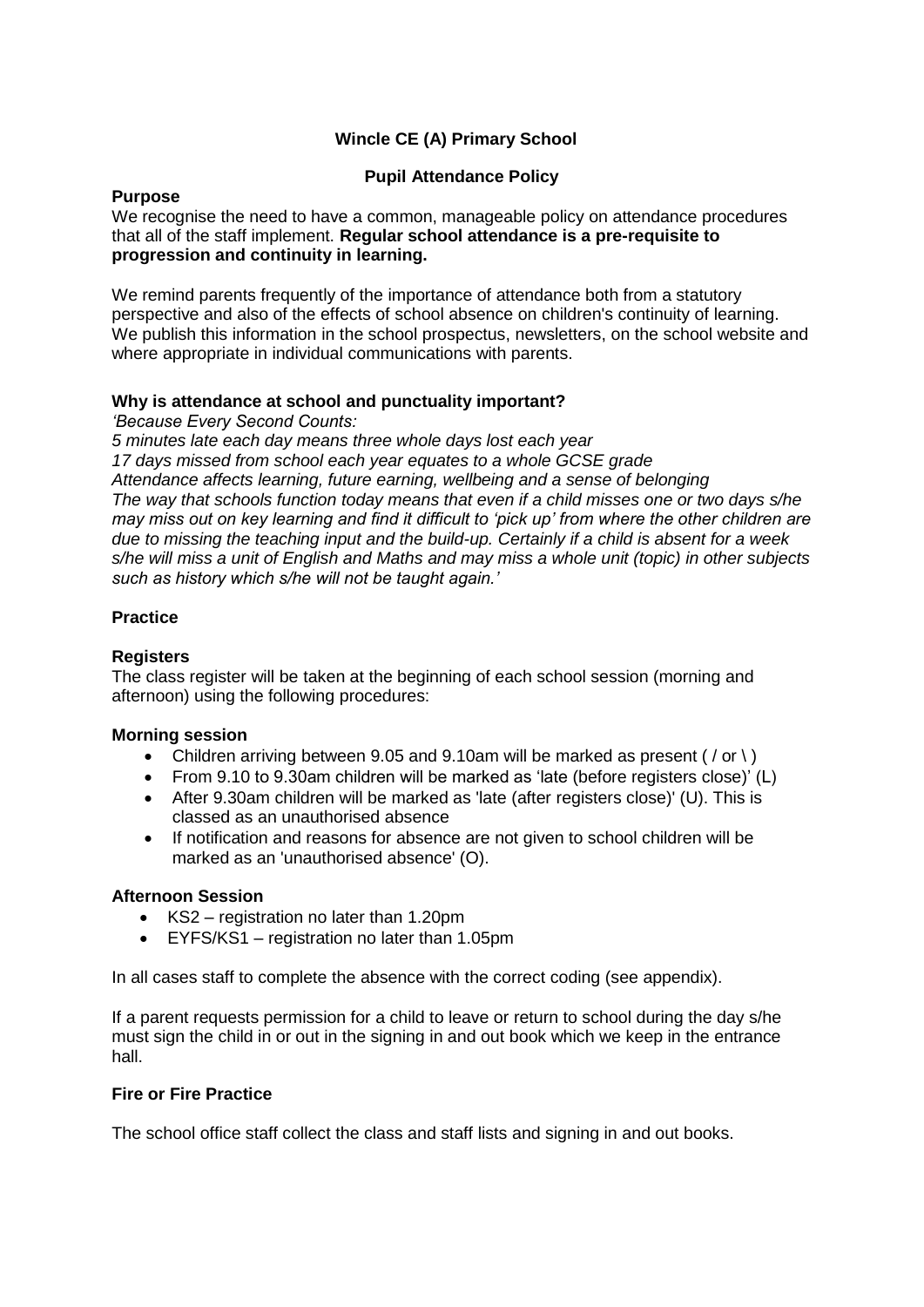# **Illnesses/Medical appointments**

We ask parents to inform us by telephone or letter if a child is absent from school due to illness. Parents should leave a voice mail on the pupil absence line on the first day of absence stating:

- The name and class of the child
- The name and contact details of the person leaving the message
- The reason for absence
- The anticipated length of absence

On receipt of a telephone call we make the appropriate entry into to the register.

#### **If no call has been received then a text message will be sent or a telephone call will be made immediately when the register closes.**

Children, whose attendance is deteriorating without due cause, may be requested, via parents, to produce medical evidence in order for the school to authorise further absences. This can be in the form of: -

- A GP appointment card
- A copy of a prescription
- A copy of a letter from a consultant
- Written permission from the parent for the school to contact the GP or appropriate medical professional

#### **Term Time Holiday**

Following a change to legislation, with effect from 1<sup>st</sup> September 2013, parents no longer have a right to expect schools to grant term time leave other than in the most exceptional circumstances and where leave is granted schools will be expected to 'justify' its granting to the Local Authority and OFSTED. In effect the 'default position' now, for all requests for leave, is to decline. However, the Governing Body accepts that there may well be reasons why parents feel that they must take children out of school during term time. In order to clarify this situation the Governors have provided some guidance which has now been updated in the light of further information from the Education Welfare Service at Cheshire East:

| Circumstance                                                 | <b>School Response</b>                                                                                                                                                                                                                                                           |
|--------------------------------------------------------------|----------------------------------------------------------------------------------------------------------------------------------------------------------------------------------------------------------------------------------------------------------------------------------|
| Where your child is unwell and unfit for<br>school           | Absence will generally be authorised but in<br>certain cases additional evidence may be<br>required e.g. letter from doctor, copy of<br>prescription form, etc.                                                                                                                  |
| <b>Medical/Dental Appointments</b>                           | We would encourage parents to attempt to<br>arrange these outside of school hours<br>wherever possible however we appreciate that<br>this is not always possible and so again these<br>will generally be authorised but please try to<br>give school as much notice as possible. |
| Family occasions, e.g. graduations,<br>weddings and funerals | These will generally be authorised however<br>this will typically be for one day up to a<br>maximum of three days where significant travel<br>is involved                                                                                                                        |
| Religious and/or Cultural 'Festivals'                        | These will be treated on a case by case basis<br>but some form of supporting evidence may be<br>required such as a letter from a 'minister' or                                                                                                                                   |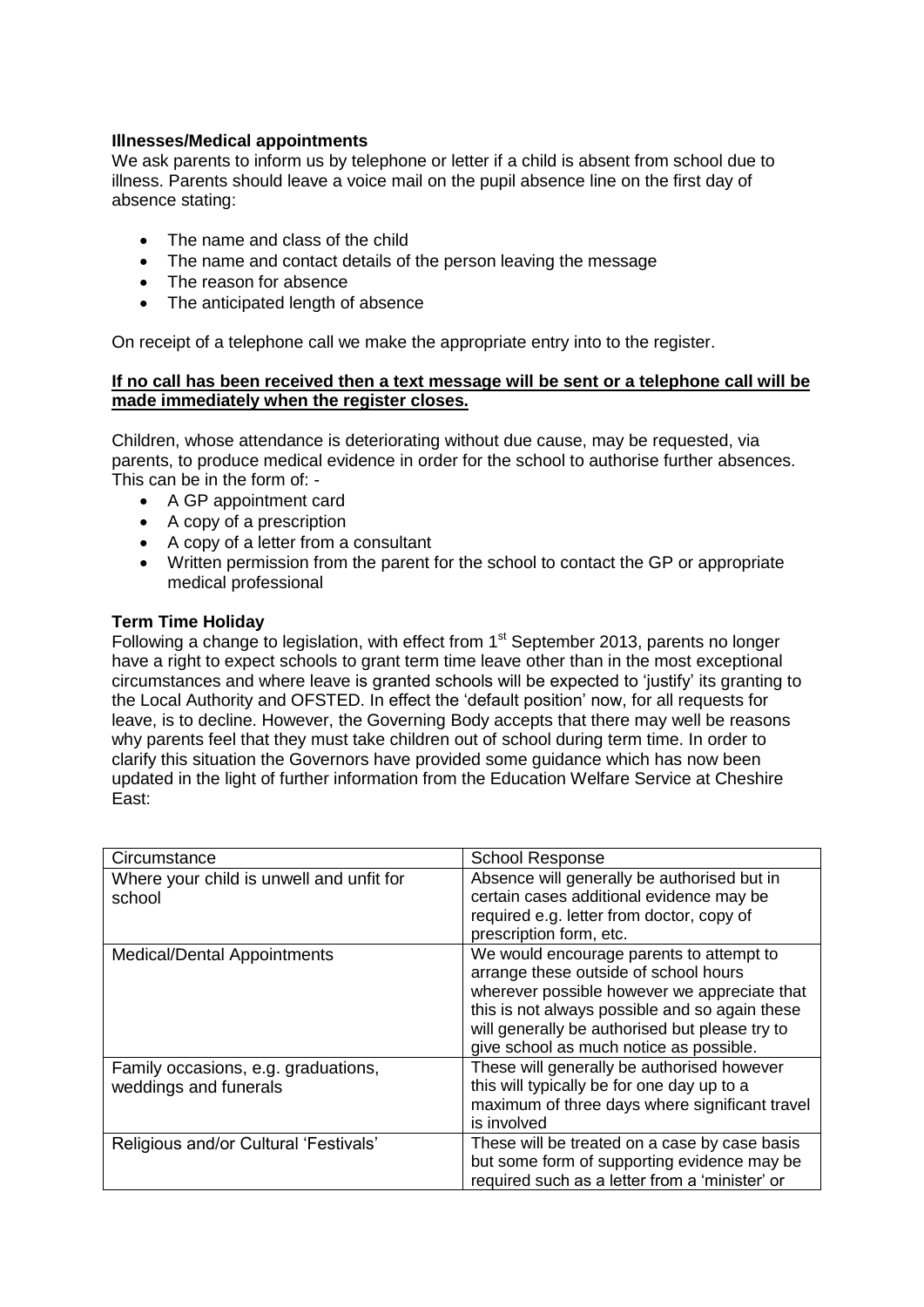|                                                                                                                                                                                                                                                                                             | other 'community leader'                                                                                                                                                                                                                                                                                                                                                   |
|---------------------------------------------------------------------------------------------------------------------------------------------------------------------------------------------------------------------------------------------------------------------------------------------|----------------------------------------------------------------------------------------------------------------------------------------------------------------------------------------------------------------------------------------------------------------------------------------------------------------------------------------------------------------------------|
| Term Time holidays where leave dates are<br>'fixed' by an employer. By this we mean<br>where leave can only be granted on certain<br>dates (e.g. a factory shutdown) or where due<br>to the nature of work ALL leave is forbidden<br>during certain periods such as the school<br>holidays. | Supporting evidence in the form of a letter<br>from an employer will be required in this<br>case in order for such a request to be<br>considered but in all cases no requests for<br>more than 10 days will be considered and no<br>requests within the two weeks prior to and<br>including statutory assessments such as<br>KS2 SATs, Y1 Phonics Screening Check,<br>etc. |
| <b>Other Exceptional Circumstances</b>                                                                                                                                                                                                                                                      | Once again these will be considered on a<br>case by case basis but again supporting<br>evidence will be required                                                                                                                                                                                                                                                           |

The process for applying for leave in any of the above cases, with the exception of ill health, will be as follows:

- $\circ$  Parents make written request to the school, marked "Term Time Leave Request For the attention of the Headteacher" **before** making any confirmed bookings for travel. Parents must not assume that the leave will be granted
- $\circ$  The Headteacher will consider the request and make a decision in line with the general guidance above, usually within three (3) working days
- o If parents wish to challenge the decision this can be done in writing to the Chair of the 'Welfare Committee' who will consider the matter and aim to respond within five (5) working days of receipt of the written challenge

Where leave is granted the absence will be noted using the appropriate registration code for an authorised absence. Should a request be declined and parents continue to take the leave then the child's absence will, in the first instance, be marked as a 'G' code on the school register [Unauthorised – Family Holiday (not agreed or sessions in excess of agreement)]. Where this leave is in excess of 10 sessions (5 days) in any one academic year it will be necessary to discuss the matter with the Local Authority (Education Welfare Service) and to issue a Fixed Penalty Notice (FPN). The FPN is currently £60 per parent per child rising to £120 per parent per child if not paid within 28 days.

# **Authorised Educational Visits**

Individual educational visits will be authorised when:

A pupil's attendance is above 95% (pupils with medical needs will be considered separately) The trip/visit is ran by a third party organisation and educational objectives are shared and agreed with the school.

This trip/visit cannot be taken at another time.

Pupils agree to completing a presentation following the trip to the other pupils.

Please note, pupils will not be allowed more than one authorised educational visit each school year.

# **Punctuality**

Punctuality is monitored on a weekly basis. Children are expected to arrive on time for both morning and afternoon registration. Parents of children who are late are required to sign the 'signing-in book' kept in the office– **please note children are not allowed to fill this in**. In persistent cases the Cheshire East Education Welfare Officer may be involved.

#### **Monitoring**

The Headteacher in conjunction with the admin staff is responsible for monitoring school attendance. The school administration staff monitor the register on a weekly basis. The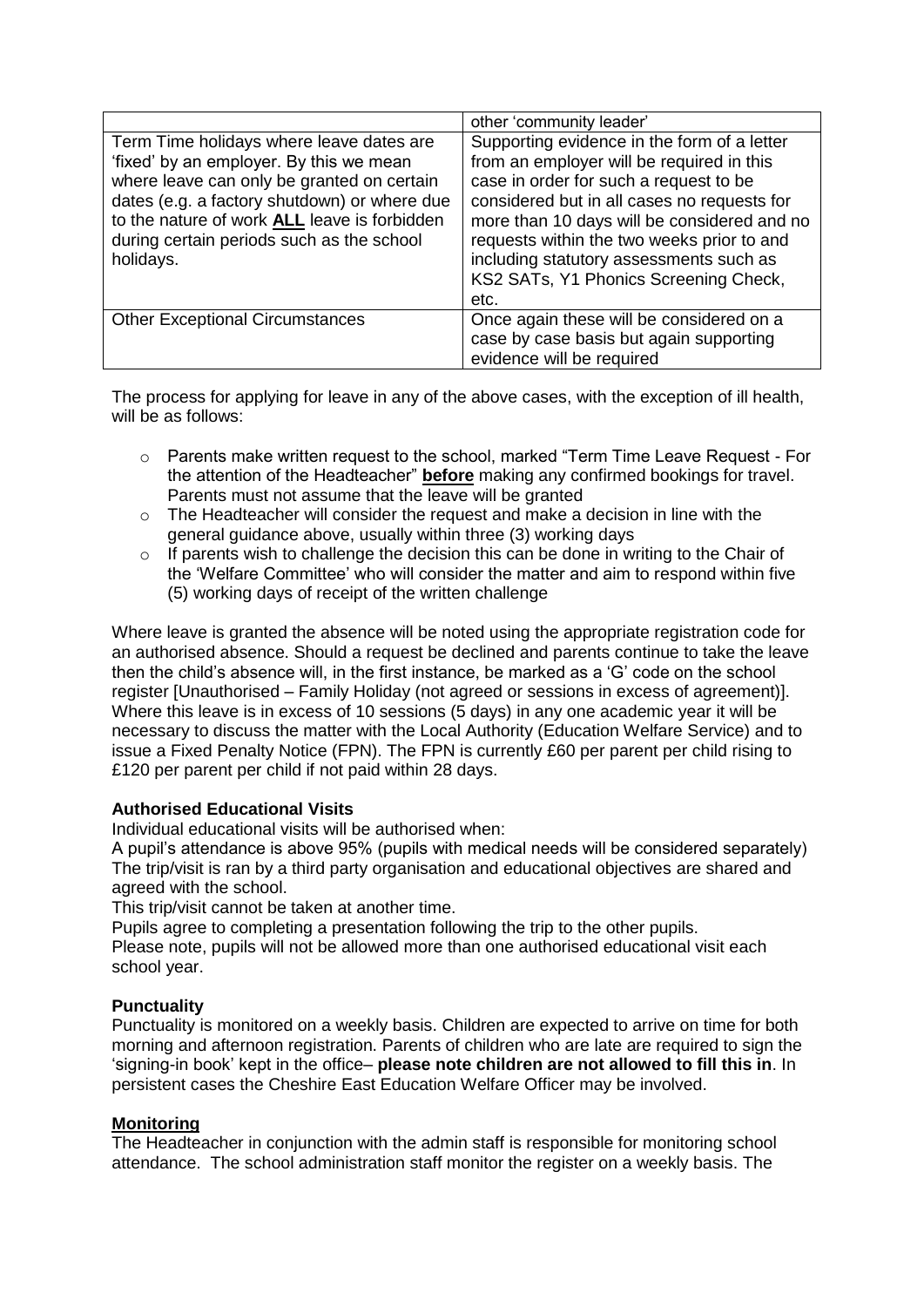Headteacher checks all holiday forms explaining absences. We keep a file of all request forms for that academic year in the main office.

The administration staff are responsible for following up any unknown reasons for absence and reconciling the registers at least weekly.

Teachers should report to the Headteacher concerns on attendance issues:

- unexplained absences
- frequent absences
- persistent lateness

Initially the Headteacher will look at the evidence and then make contact with the parents via a letter to address the problem and then if the situation has not been resolved a meeting with parents.

If the problem persists and there is no satisfactory solution, the Headteacher will contact the Education Welfare Officer.

The Headteacher monitors school attendance year on year and informs parents and governors of any significant changes.

#### **Appendix: Completion of Registers and Register Codes**

All absences are to be recorded electronically using SIMS

| <b>Key to Codes</b>      |                                               |  |
|--------------------------|-----------------------------------------------|--|
| $\overline{1}$           | Present (AM)                                  |  |
| $\backslash$             | Present (PM)                                  |  |
| B                        | Educated off site (not Dual reg.)             |  |
| $\mathsf C$              | Other authorised circumstances                |  |
| D                        | Dual registration (attending other estab.)    |  |
| E                        | Excluded (no alternative provision made)      |  |
| F                        | Extended family holiday (agreed)              |  |
| G                        | Family holiday (not agreed or days in excess) |  |
| H                        | Family holiday (agreed)                       |  |
| $\overline{\phantom{a}}$ | Illness (not med/dental appointments)         |  |
| J                        | Interview                                     |  |
| L                        | Late (before reg closed)                      |  |
| M                        | Medical / Dental appointments                 |  |
| N                        | No reason yet provided for absence            |  |
| $\circ$                  | Unauthorised Abs (not covered by other code)  |  |
| P                        | Approved sporting activity                    |  |
| $\mathsf{R}$             | Religious observance                          |  |
| S                        | <b>Study leave</b>                            |  |
| $\top$                   | <b>Traveller absence</b>                      |  |
| U                        | Late (after registers closed)                 |  |
| $\vee$                   | Educational visit or trip                     |  |
| W                        | Work experience                               |  |
| #                        | School closed to pupils & staff               |  |
| Y                        | <b>Enforced closure</b>                       |  |
| X                        | Non-compulsory school age absence             |  |
| Z                        | Pupil not on roll                             |  |